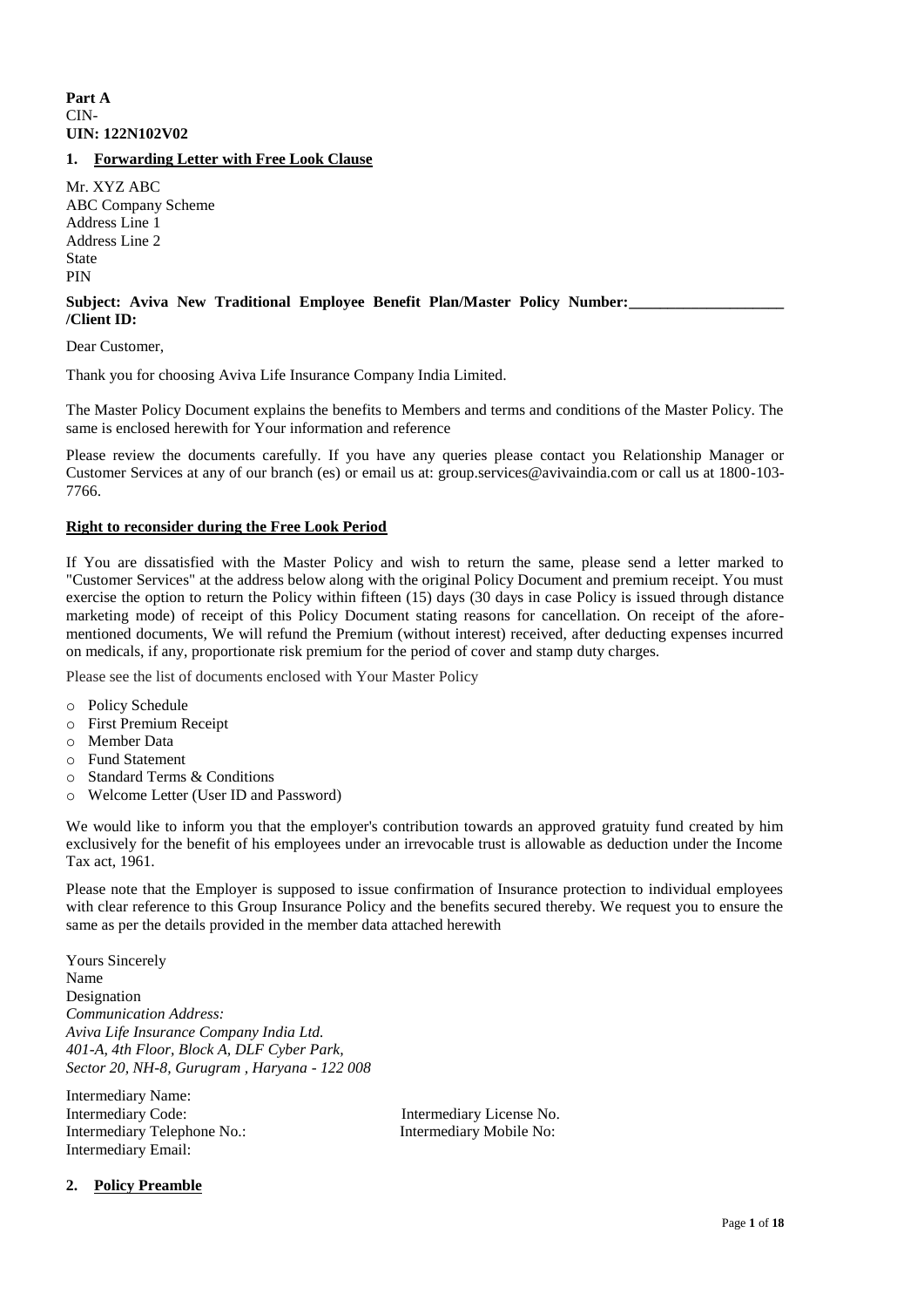This Master Policy Document evidences the contract of insurance between You and Us. Your Proposal Form is the basis of the insurance provided by Us. We will provide the benefits set out in this Master Policy subject to its terms and conditions.

# **3. Policy Schedule**

This Schedule forms and be read an integral part of the Master Policy Document.

## **Schedule**

Master Policy No.

- 1. Type of Employee Benefit
- 2. Name of the Scheme, if any
- 
- 3. Plan Name : Aviva New Traditional Employee Benefit Plan
- 4. Name of the Master Policyholder : ABC
- 5. Address of the Master Policyholder : XXXXX
- 6. Date of Proposal:
- 7. Commencement Date:
- 8. Master Policy Renewal Date
- 9. Last contribution received date in the policy
- 10. Next contribution due date
- 11. Number of Insured Members (at Commencement Date):
- 12. Premium Payable
- 13. Premium Payment Term:
- 14. Sum Assured :
- 15. Premium :
- 16. Total Sum Assured of the group for which Premium is being charged (at Commencement Date):
- 17. Contribution Received (at Commencement Date):
- 18. Special Conditions, if any :
- 19. Endorsements, if any :

20. Stamp Duty

**Notes:**

- The Master policy is annually renewable
- All Contribution, Premium and benefits under this Master Policy are payable in Indian Rupees
- This Schedule forms an integral part of the Policy Document and should be read in conjunction only.
- Applicable taxes will be payable by You at the prevailing rates. Tax laws are subject to change and You will be responsible to pay or bear any new or additional tax/levy or any changed amount of applicable tax, charge or levy imposed on the Contribution/Premium by a competent authority.
- This Schedule forms an integral part of the Master Policy Document and should be read in conjunction with it.

Our address for correspondence: Aviva Life Insurance Company India Limited 401-A, 4th Floor, Block A, DLF Cyber Park, Sector 20, NH-8, Gurugram , Haryana - 122 008 Authorised Signatory Date: Place: Gurugram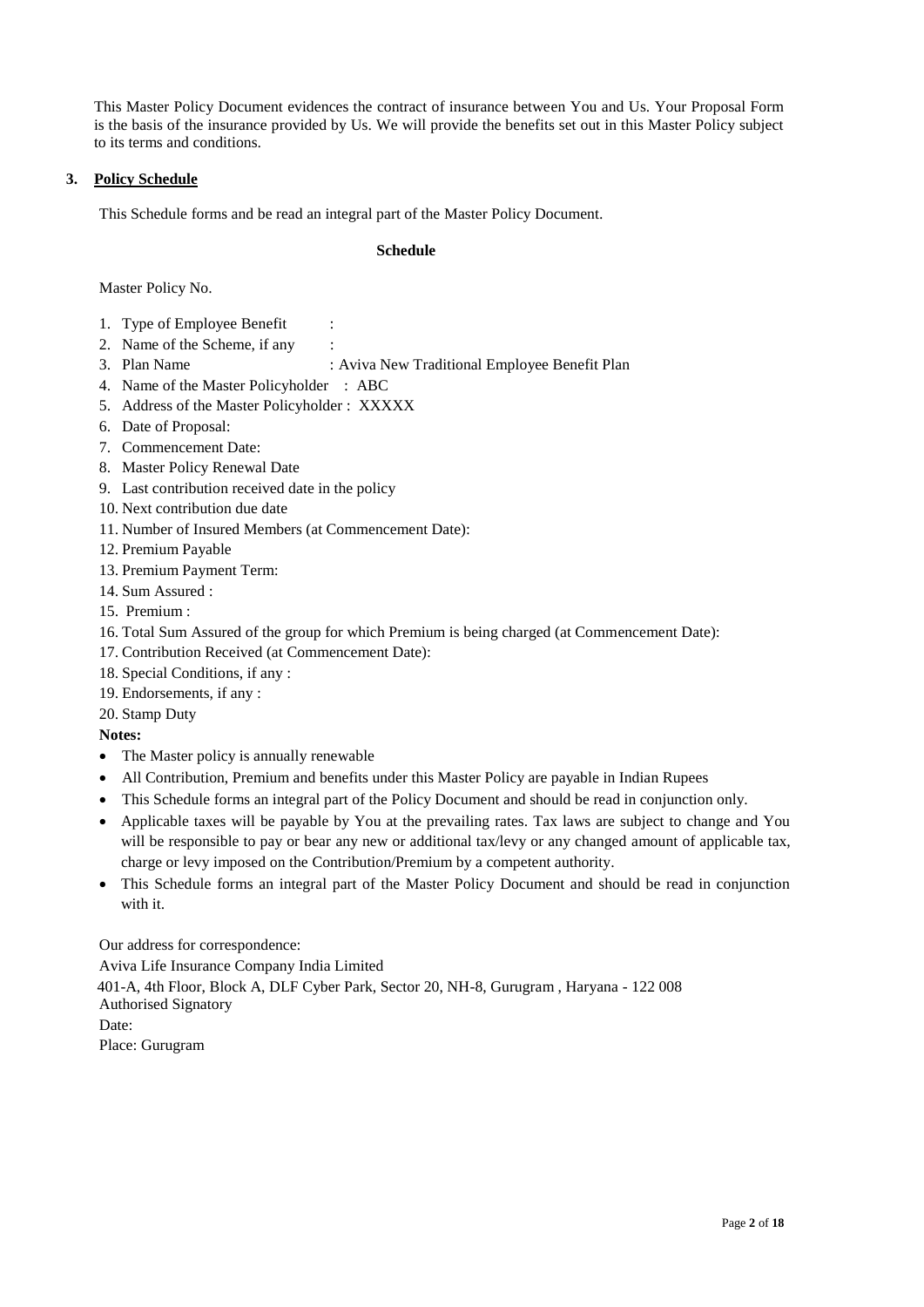# **Part B**

# **1) Definitions**

The following words or phrases have the meanings given to them below wherever they appear in the Master Policy Document:

- i) Age means a Member's age last birthday
- ii) Beneficiary means the person nominated by the member as recorded in the Register of Members.
- iii) Commencement Date means the date specified in the Schedule on which this Master Policy commenced.
- iv) Contribution means the amount payable by You from time to time to Us.
- v) Funding Status means the status of Your Employee Benefit scheme as being a fully funded scheme or an under funded scheme.
- vi) Funding Status Certificate means a written confirmation provided by You, containing details about the Funding Status of Your employee benefit scheme wherein You shall confirm that such funding is required as per the Actuary's certificate based on the extant accounting standard governing the measurement of long term Employee Benefit or any other prevailing guidelines issued by the Insurance Regulatory & Development Authority of India, from time to time.
- vii) Insured Event means the earliest of a Member's, retirement, death, resignation, leave encashment or termination of service with You due to any reason.
- viii) Employee Benefit means the amount of gratuity and leave encashment that You inform to Us and payable as per Your scheme rules, disclosed to Us prior to the Commencement Date or, as amended from time to time.
- ix) Master Policy means the contract of insurance entered into between You and Us as evidenced by this Master Policy Document.
- x) Member means any person who satisfies and continues to satisfy the eligibility criteria at Article 3 of Part C and whose name appears in the Register of Members.
- xi) Member Effective Date means the date last recorded in the Register of Members.
- xii) Minimum Floor Rate means the interest rate of 1% per annum and which is guaranteed throughout the tenure of the Master Policy.
- xiii) Policy Account means the account setup by Us in respect of the Master Policy, in which all Contributions and Premium received from You and the interest determined as per Article 1 of Part C will be credited and any Employee Benefit payable as per Your scheme rules will be debited.
- xiv) Policy Anniversary means the annual anniversary of the Commencement Date.
- xv) Policy Year means a one-year period commencing on the Commencement Date or on any Policy Anniversary thereof.
- xvi) Premium means the amount payable by You to Us in the manner and frequency specified in the Schedule for maintaining the life cover for the Members under the Master Policy.
- xvii) Proposal means the signed, completed and dated proposal form submitted by You to Us, including any declarations and statements annexed to it.
- xviii) Register of Members means a register maintained by You containing details of each Member, including but not limited to name, Age, sex, salary, accumulated leave, his retirement date, the Member Effective Date, details of the Beneficiary or in case of Beneficiary's minority, such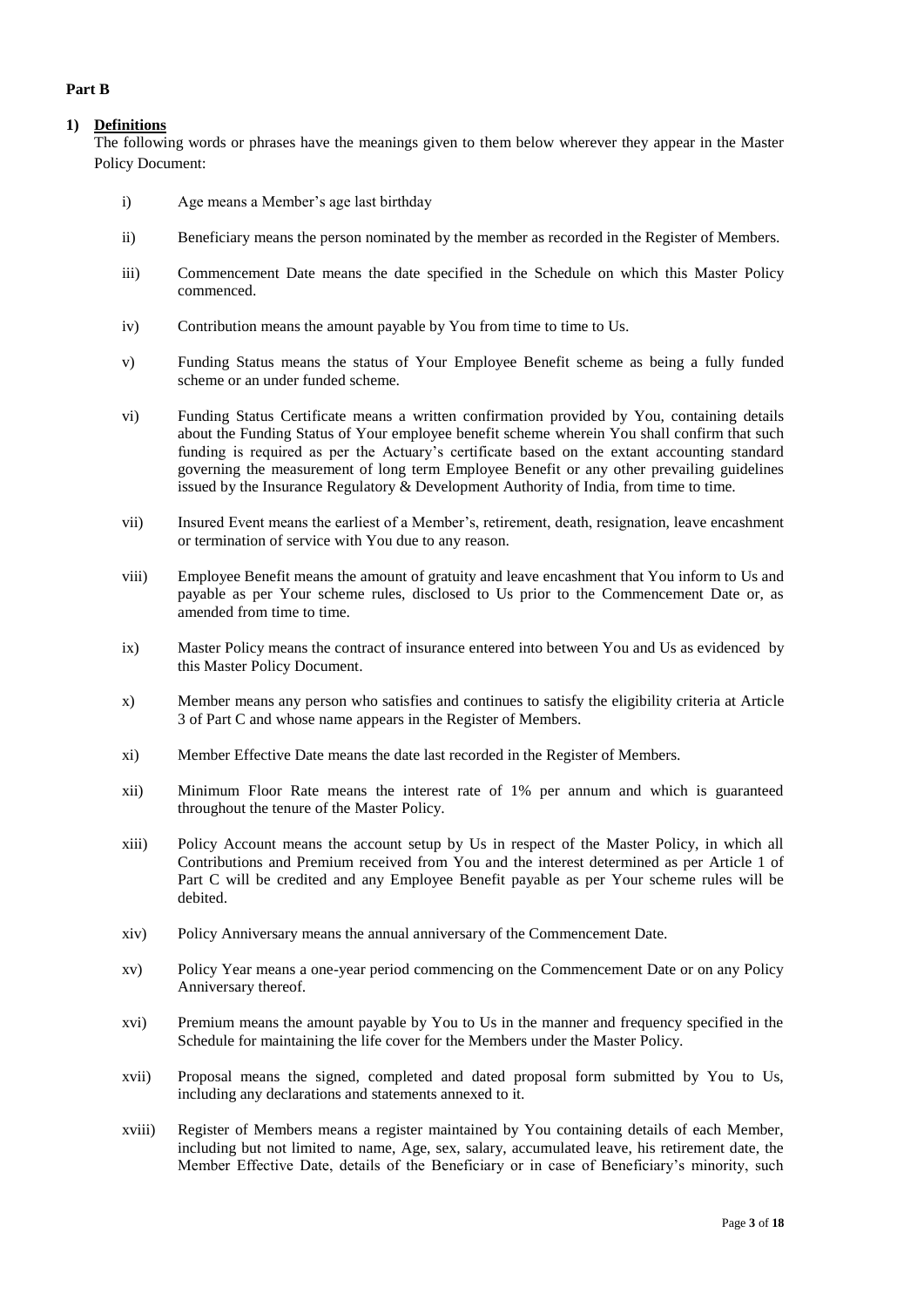other person appointed by the Member to receive any payment from You and any special conditions applicable to a Member.

- xix) Revival Period means period of five (05) years from the date of discontinuation of the Contribution.
- xx) Scheme Rules means the rules attached to the Trust Deed and governing the relationship between You and each Member, as may be amended by You and intimated to Us from time to time.
- xxi) Segregated Fund means the fund setup by Us by earmarking all the assets under this product.
- xxii) Shadow Policy Account means the account setup by Us in respect of the Master Policy, whose balance will be determined as per Article 1(a)(iii)(c) of Part C.
- xxiii) Sum Assured means the amount specified in the Schedule which is payable in accordance with Article 2) (b) of Part C.
- xxiv) Trust Deed means the trust deed executed by You on the date specified in the Schedule as amended by You and intimated to Us from time to time.
- xxv) We/Us/Our means the Aviva Life Insurance Company India Limited.
- xxvi) You/Your means the Trust mentioned under the Trust Deed and as the Master Policyholder in the Schedule who have concluded this Master Policy with Us.

#### **2) Interpretation**

In this Master Policy, where appropriate, references to the singular include references to the plural, references to a gender include the other gender and references to any statutory enactment includes any subsequent amendment to that enactment and reference to days means calendar days only. In case of any conflict in the provisions of this Master Policy Document and Certificate of Insurance, the provisions of this Master Policy Document shall prevail.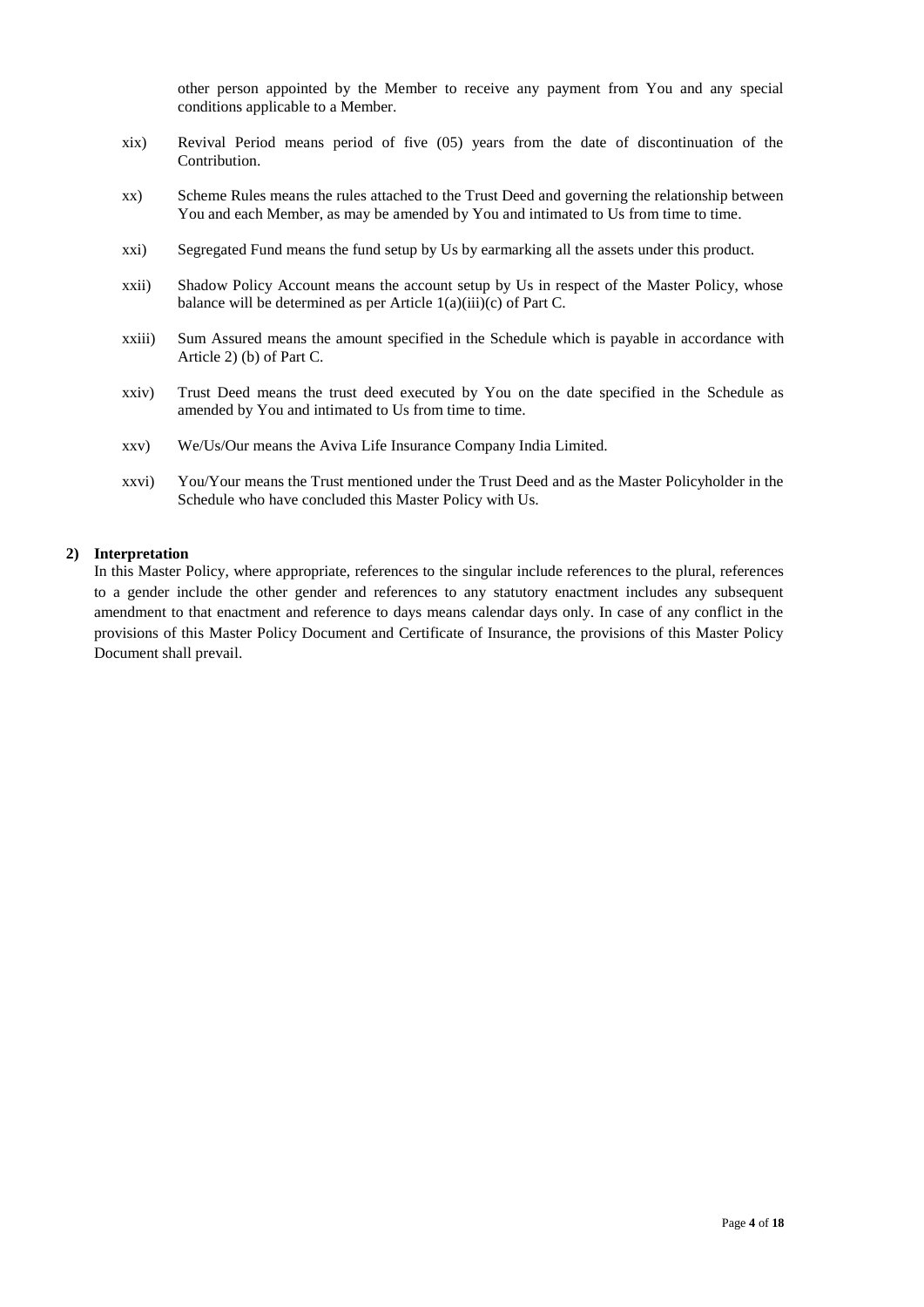# **Part C**

# **1) Accrual of Interests to the Policy**

- a) The Master Policy will be credited with the following interest rates/additions, subject to Our Board Approved Policy, from time to time.
	- i) Minimum Floor Rate shall be credited on the balance of the Policy Account on quarterly basis where the balance of the Policy Account will be at the beginning of each financial quarter.
	- ii) **Non-zero positive additional interest rate**, if any, (over and above the Minimum Floor Rate), will be declared at the beginning of each financial quarter and will be credited on the balance of the Policy Account on quarterly basis where the balance of the Policy Account will be at the beginning of each financial quarter. Such non-zero positive additional interest rate shall be credited to the balance of the Policy Account after crediting the Minimum Floor Rate.

The non-zero positive additional interest rate shall not be less than 90% of the actual money weighted annualized return of the Segregated Fund during the previous financial quarter less the Minimum Floor Rate.

- iii) **Non-zero positive residual additions**, if any, shall be credited to the Policy Account at the end of each Policy Year. Non-zero positive residual additions shall be determined as follows:
	- (a) Gross investment yield earned in the Shadow Policy Account, as per Article  $1(a)(iii)(c)$ , at the end of each Policy Year less the yield earned in the Policy Account, at the end of each Policy Year.

For this purpose, the yield earned in the Policy Account shall be calculated using the money weighted rate of return method at the end of each Policy Year.

- (b) At the end of each Policy Year, after Minimum Floor Rate and non-zero positive additional interest rate as per Article 1(a)(ii) has been credited, non-zero positive residual additions, if any, shall be credited to the Policy Account, which shall at least be equal to 90% of the difference between the Shadow Policy Account balance and Policy Account balance.
- (c) Shadow Policy Account shall be maintained on a daily basis. Such Shadow Policy Account shall be computed based on the actual accruals of all Contributions received by Us from You, income from investments as and when received and all actual debits from the Policy Account, to arrive at the actual gross investment yield.
- (d) Non-zero positive residual additions shall be credited in such a way that these always result in the following or lower reduction in yields:

| Number of years elapsed  | Maximum reduction in yield           |  |
|--------------------------|--------------------------------------|--|
| since the                | {difference between gross}           |  |
| <b>Commencement Date</b> | investment yield and actual yield (% |  |
|                          | $per annum)$ }                       |  |
| 5                        | 4.00%                                |  |
| 6                        | 3.75%                                |  |
|                          | 3.50%                                |  |
| 3.30%<br>Ջ               |                                      |  |
| Q                        | 3.15%                                |  |
|                          | 3.00%                                |  |

(e) **Interest & Expense Charge**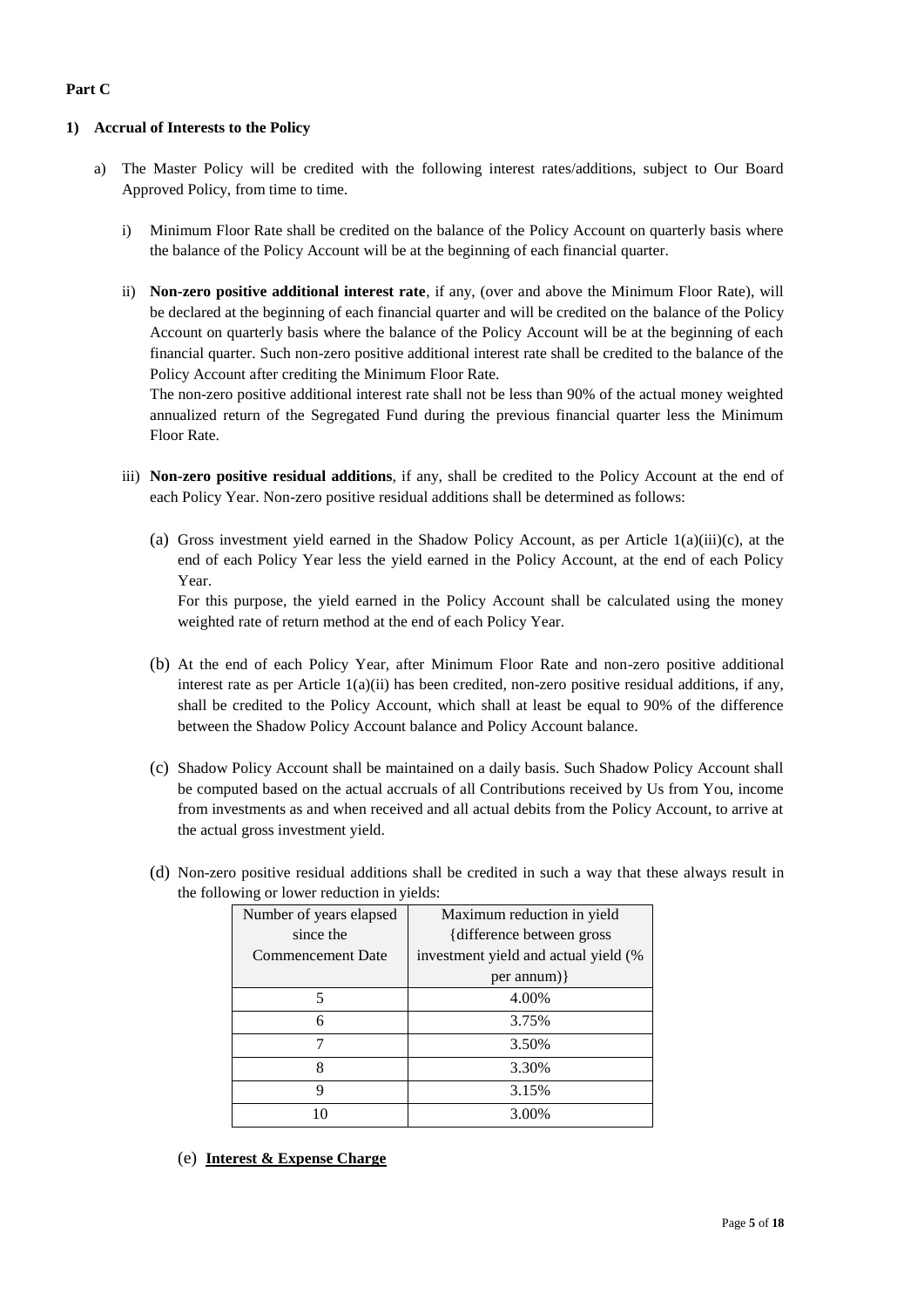An amount not exceeding 10% of the difference between the i) Goss Investment Yield earned in the Shadow account (at the end of each policy year) and ii) the Actual yield earned in the policy account value (at the end of each policy year), will be charged towards interest & expense charge. For example if the Gross Yield is 6% and the Actual Yield is 5.50% then the maximum charge would be  $0.05\%$  {10% of (6% minus 5.50%)}.

(f) The valuation of assets and liabilities shall be in accordance with IRDAI (Assets, Liabilities and Solvency Margin of Life Insurance Business) Regulations, 2016 and other relevant Regulations

# **2) Benefits**

- a) Upon the occurrence of an Insured Event while in service in respect of a Member, We will pay You the Employee Benefits as per Your scheme rules within 7 (seven) working days of Our receipt of Your written notice with complete documentation specifying the occurrence of an Insured Event while in service and the amount to be paid in accordance with Your scheme rules from the Policy Account as long as the Policy Account is sufficient to make such payment.
- b) If the Insured Event is the death of the Member, then in addition to the Employee Benefits payable as per Article 1(a) above, We shall pay the Sum Assured amounting to Rs.5,000/- to You. You shall immediately give the Sum Assured (without any deductions) to the Beneficiary.
- c) Our maximum liability to make any payment of the Employee Benefits under this Master Policy in respect of all Members and all Insured Events shall at all times be limited to the Policy Account value excluding the Sum Assured of Rs 5,000/- per Member.

# **3) Eligibility Criteria for Membership**

- a) A person shall be eligible to become a Member upon all the following being satisfied:
	- i) The person is not younger than Age 18 and not older than Age the lower of 74 last birthday, at the proposed Member Effective Date; and
	- ii) The person is employed by You; and
	- iii) You satisfy Us in all respects as to that person's eligibility to become a Member.
	- iv) the Member's name being entered in the Register of Members.
- b) A Member shall immediately and automatically cease to be a Member upon the occurrence of the earliest  $\alpha$ f.
	- i) failing to satisfy any of the eligibility criteria specified in Article 3(a) above, or
	- ii) the occurrence of an Insured Event except on separation of Members from the Policy, or
	- iii) Your written request to terminate a Member's cover under the Master Policy and Our acceptance of the same, or
	- iv) the termination of the Master Policy
- c) You shall provide Us any information and/or documentation We request in respect of any actual or prospective Member. If We do not receive the documentation and/or information for that Member within 30 (thirty) days of it having been requested, then that Member's name shall be deemed to have been removed from the Register of Members effective from the date of Our request for such information and/or documentation.
- d) You may terminate the Master Policy by giving Us prior written notice of the same.

## **4) Payment of Contribution & Premium**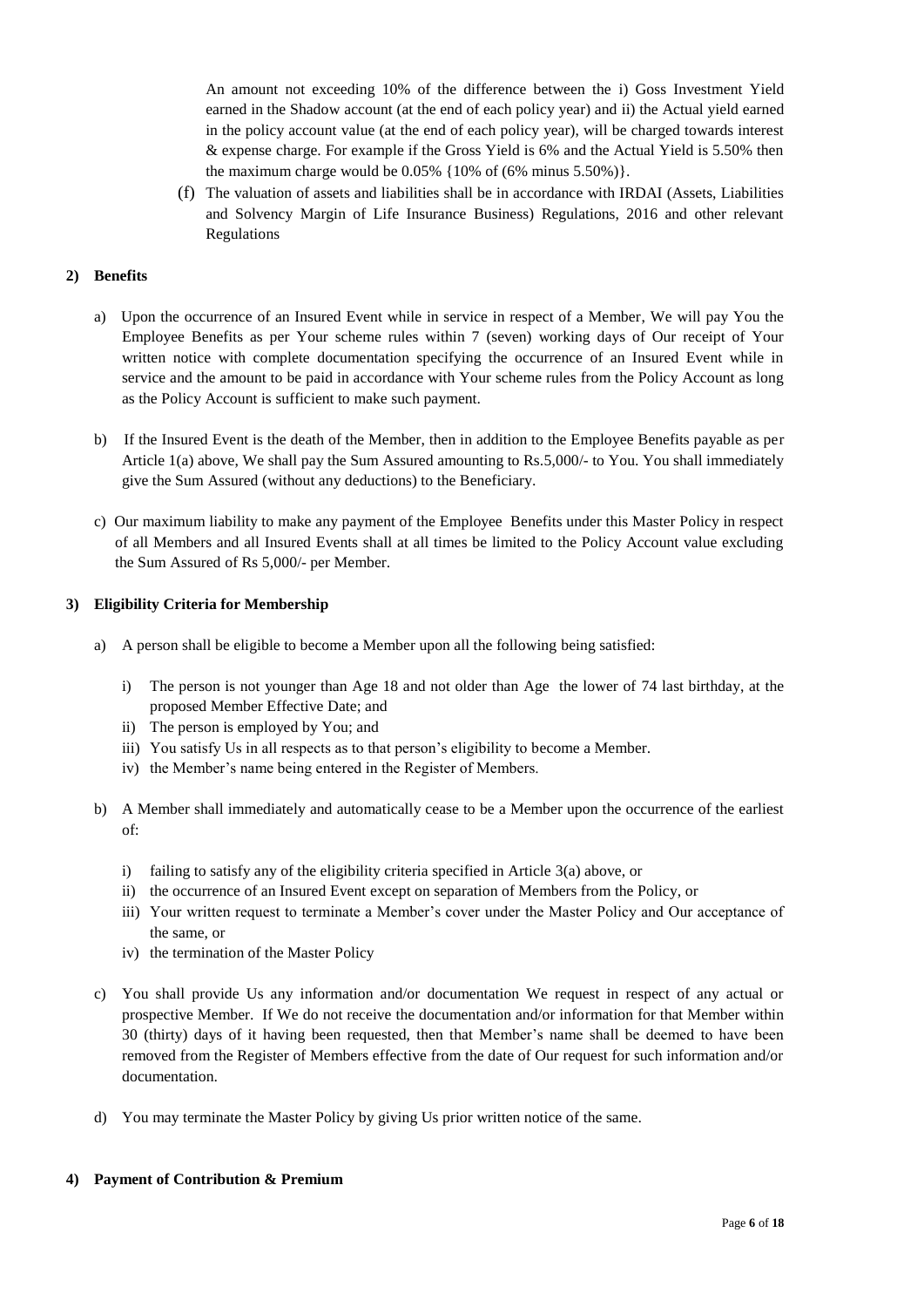- a) Contribution and Premium with respect to this Master Policy shall be made by You in accordance with the funding requirements as per the Scheme Rules. You shall confirm that such funding is based on the extant accounting standard governing the measurement of long term employee benefits or any other guideline/clarification issued by IRDA of India from time to time. You may not pay future Contribution or Premium under such Master Policy subject to Article 4 b) below. However, such Master Policy shall not be treated as discontinued and the life cover on the lives of insured Members will continue subject to deduction of the premium to provide life insurance coverage to the Members.
- b) Contribution is payable to Us by You in accordance with the Scheme Rules subject to following conditions:
	- i) Receipt by Us of Your Funding Status Certificate on or at least 7 (seven) days prior to the commencement of each Master Policy Anniversary;
	- ii) You may continue the Master Policy without payment of any Contribution however the Premium of the Members will continue subject to deduction of Premium provided that the Funding Status of the Master Policy is fully funded as per the Funding Certificate received by Us in accordance with Article 4 (b) (i) above and We send you a written notice confirming the continuity of the Master Policy without payment of any Contribution till the next Policy Anniversary;
	- iii) if We determine on the basis of Your Funding Status Certificate that the Funding Status is under funded or You fail to submit the Funding Status Certificate even after 30 days of the Policy Anniversary then the Master Policy will become a Discontinued Policy and the life cover in respect of all Members will cease immediately. Further, the provisions of Article 2 of Part D will be automatically applicable to Your Master Policy; and
	- iv) You must provide Us in writing with the details of all such persons eligible to become a Member and those persons who have ceased to be a Member on a monthly basis, latest by the 7th (seventh) day of the following month. If there is any delay in reporting the data pertaining to these additional/ discontinuing Members, then in respect of additional Members whose details have not been reported by the 7th (seventh) day of the following month, We will charge Premium from the Member Effective Date which is applicable for those other Members whose data was reported to Us by the 7th (seventh) day of the following month, but the life cover for these additional Members under the Master Policy shall be effective only from the date on which We have received the data of such Members from You and provided that the Member is alive on date of reporting to Us and satisfies the eligibility criteria specified in Article 3(a) above. Life cover to such additional Members under the Master Policy shall be at Our sole discretion, subject always to availability of sufficient advance Premium.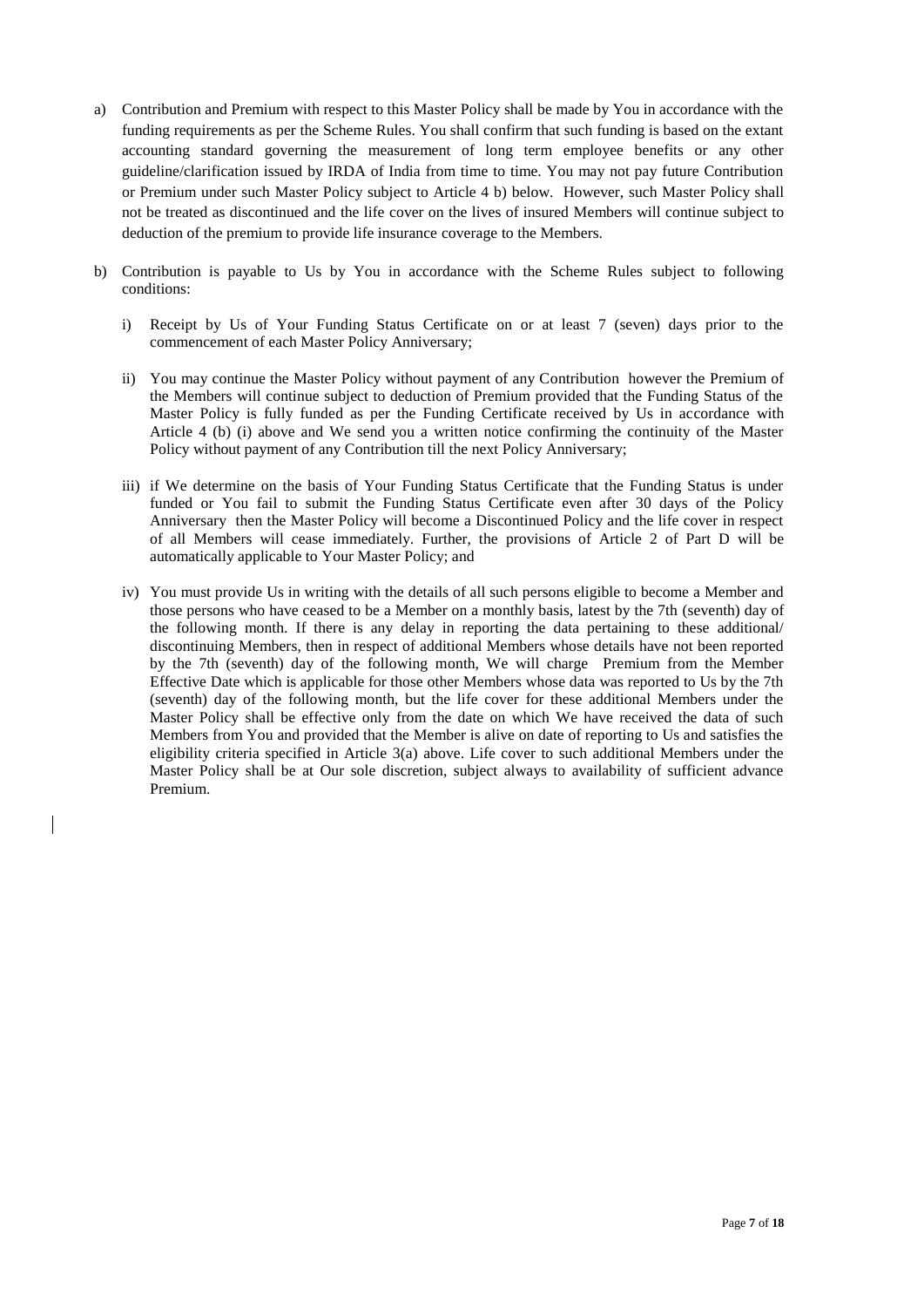#### **Part D**

#### **1) Discontinuance of Policy**

- a) On every Annual Renewal Date (ARD), You will have to submit a written declaration about the funding status of the scheme as per as per extant accounting standard governing the measurement of long term Employee Benefits or any other guidelines/clarifications issued by IRDA from time to time. In case such confirmation is not submitted within 30 days of the annual renewal date or the funding status submitted shows that the scheme is under-funded, the policy will be discontinued the life cover in respect of all Members will cease immediately.
- b) "Nil Contributions" will be allowed only when the funding status of the scheme is supported by confirmation from You as per extant accounting standard governing the measurement of long term Employee Benefit or any other guideline/clarification issued by IRDA of India from time to time otherwise the policy contract will become a discontinued contract and the life cover in respect of all Members will cease immediately.

#### **2) Revival**

- a) You may revive a Discontinued Policy within 5 (five) years from the due date of the first unpaid Contribution after the issuance of the Master Policy ('Revival Period'). During the Revival Period, the Discontinued Policy may be revived subject to the following:
- i) You informing Us in writing at least 7 (seven) days prior to the end of the Revival Period of Your intention to revive and the proposed date when You wish to do so. The revival of the Master Policy shall be subject to Our board approved underwriting requirements, as applicable from time to time, and We reserve the right to obtain additional information before reviving the Master Policy;
- ii) You paying the Contribution and Premium in respect of the Members alive at the date of revival;
- iii) Your Funding Status is fully funded and supported by Funding Status Certificate;
- iv) the revival of the Master Policy shall not take effect until We have approved Your request for revival which shall only be evidenced by a written communication from Us confirming this. We have no obligation to revive the Master Policy even if You have given Us all documentation requested by Us. We may also (at Our sole and absolute discretion) restrict the terms upon which We agree to revive the Master Policy.
- b) If the Master Policy is not revived within the Revival Period, then the Discontinued Policy shall immediately and automatically terminate at the date of expiry of the Revival Period by paying the value in the Policy Account as on the date of termination of the Master Policy.
- c) During the Revival Period:
	- i) the Sum Assured as mentioned in the Register of Members shall not be payable on the death of a Member;
	- ii) the Scheme Benefits payable in accordance with Article 1(a) of Part C shall continue to be payable under the Master Policy to the extent the fund in the Policy Account is sufficient for such purpose;

#### **3) Surrender Value**

You may surrender this Master Policy at any time by giving Us written notice. We will pay You the amount in Your Policy Account without any surrender charge.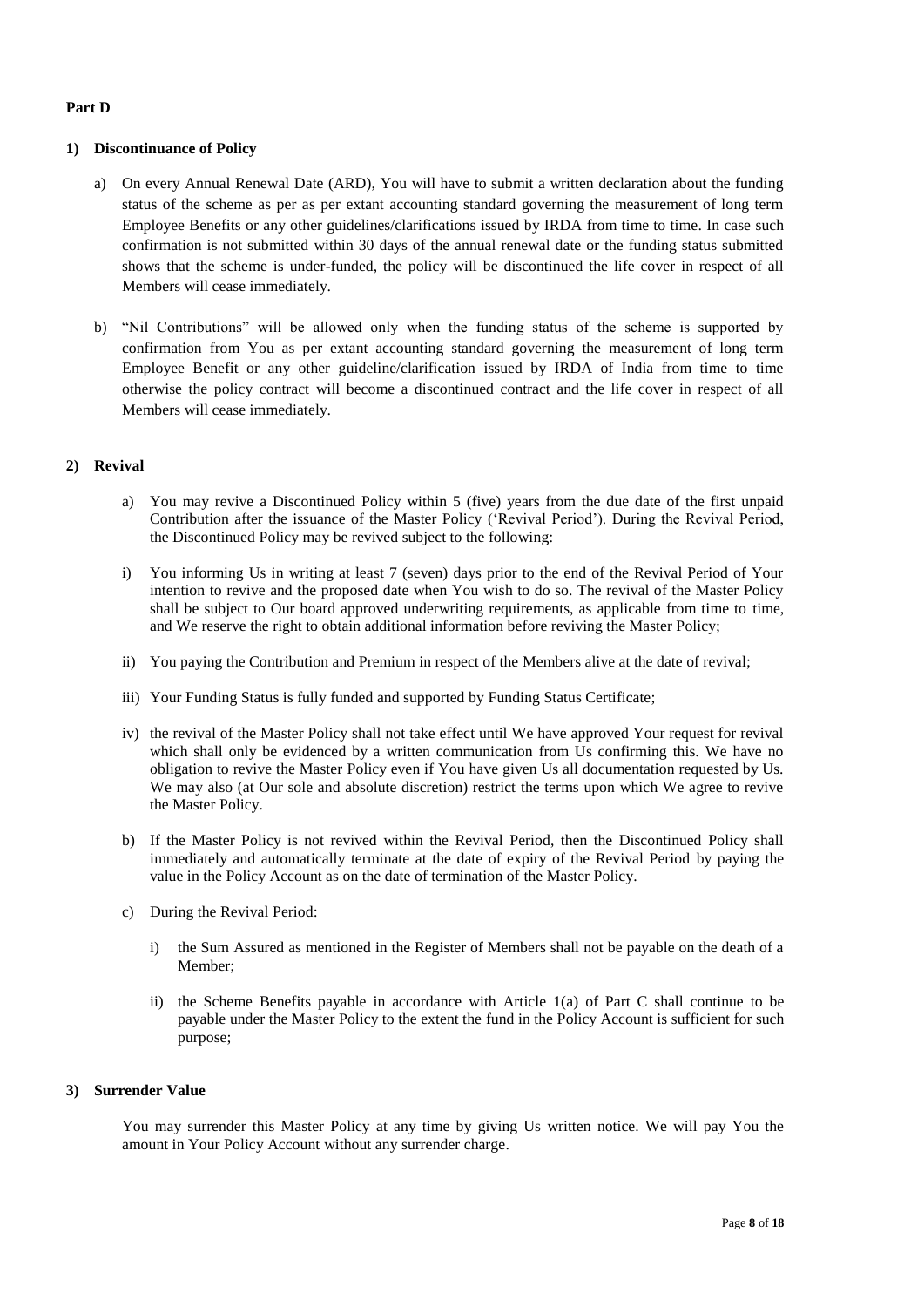## **4) Free Look Period**

Master Policyholder has Right to review the policy terms and conditions within 15 days (30 days if policy is solicited through distance marketing) from the date of receipt of the policy document. If policyholder disagrees to any of the terms or conditions, Master Policyholder has option to return the policy stating the reason of the objection. Master Policyholder shall be entitled to a refund of the Premiums/Contributions (without interest) received till the date of cancellation after deducting expenses incurred on medical examination, if any, proportionate risk charges and stamp duty.

## **5) Loan**

No loan shall be granted under this Master Policy.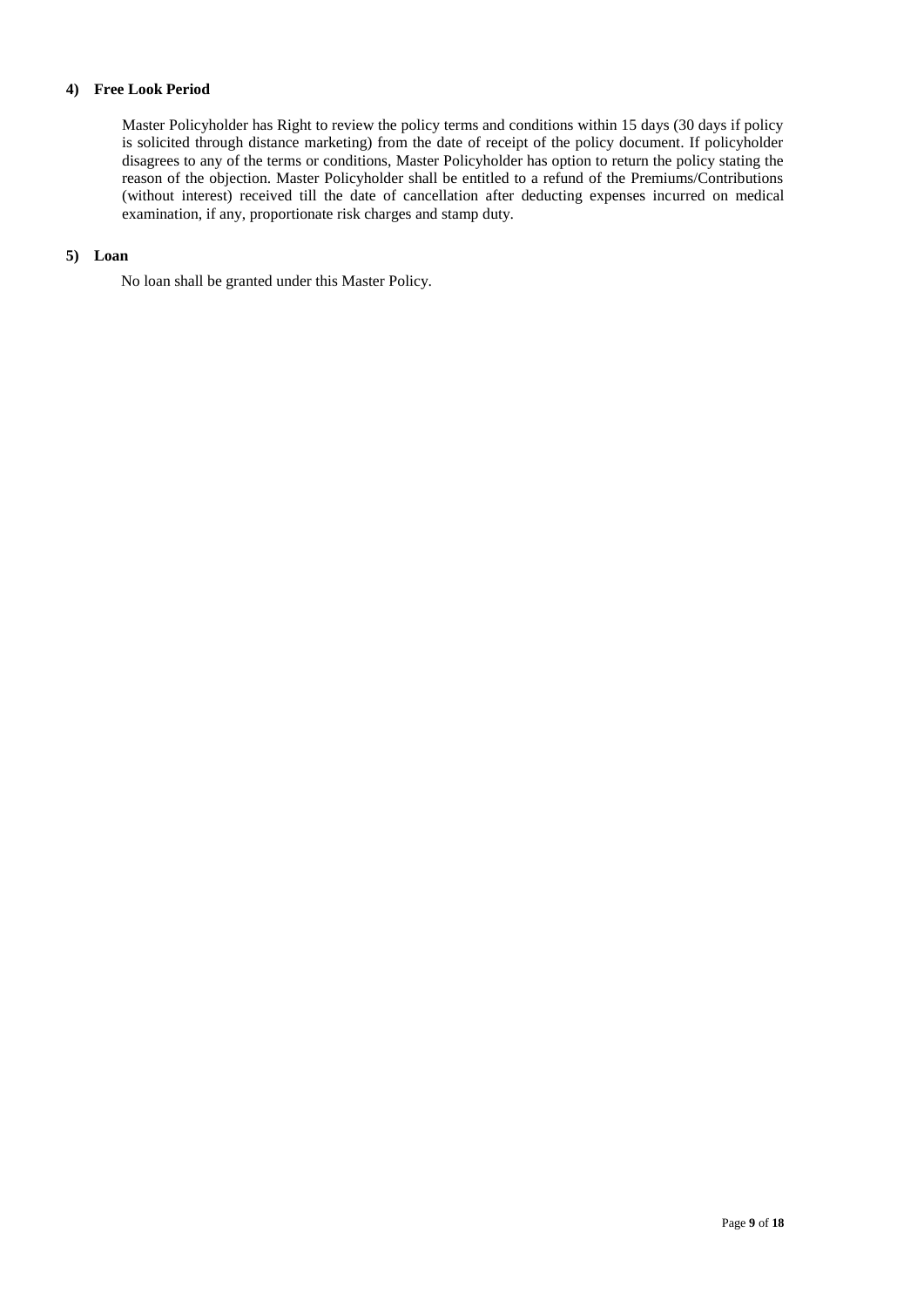# **PART E**

- 1. Applicable Charges Not applicable to the Policy
- 2. Fund Options Not applicable to the Policy
- 3. Fund Name Not applicable to the Policy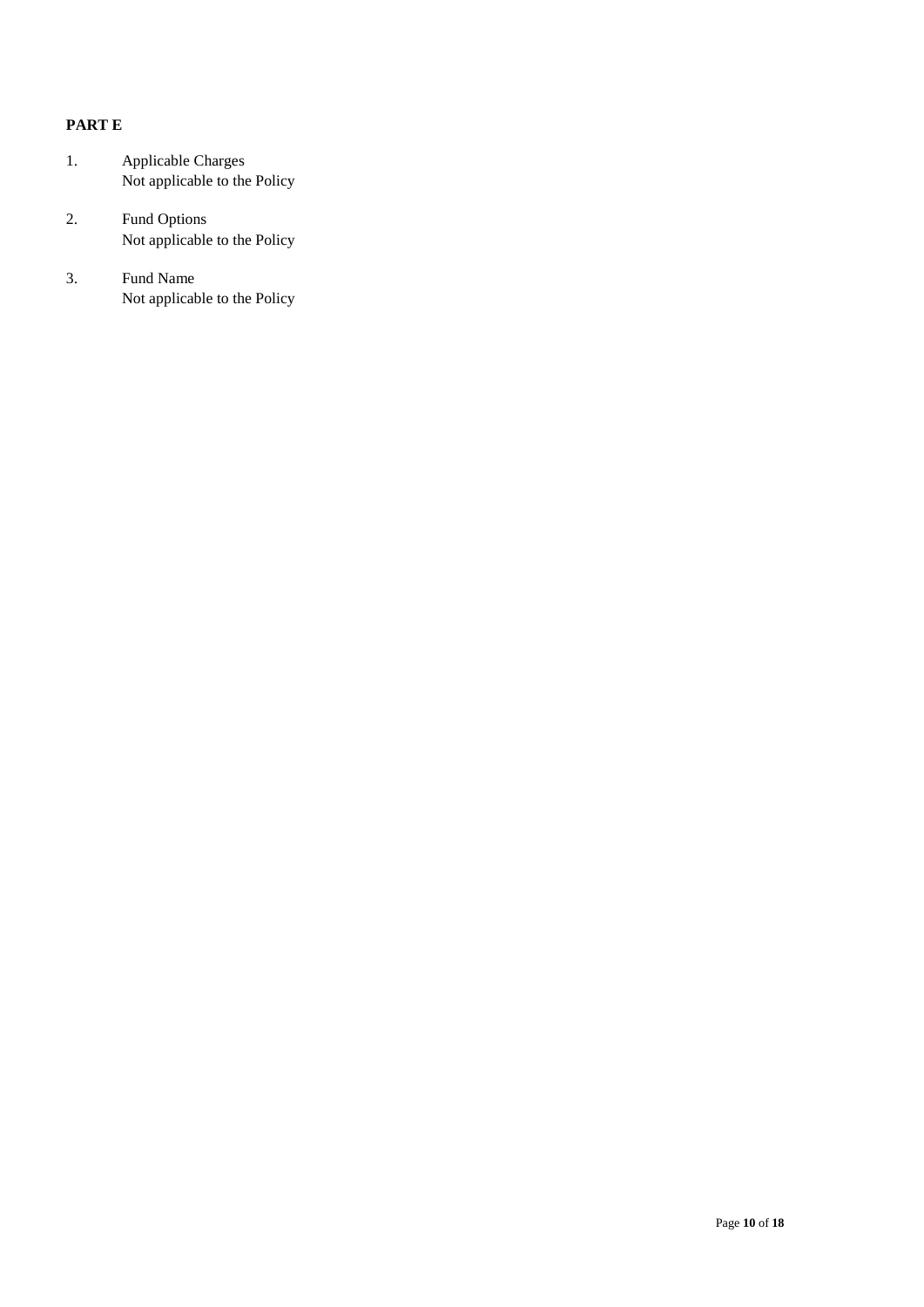## **Part F**

## **General Terms and Conditions**

## **1) Payment Conditions**

- a) It is a condition precedent to Our liability to make any payment that You shall, at Your own expense give Us:
	- i) written notice of the occurrence of an Insured Event as soon as reasonably practicable, and
	- ii) such information and/or documentation that We may request in relation to the Insured Event
- b) We assume no liability for the payment of any amount to the Member or for Your payment (including any payments to be made by the trustees) of any amount to the Member including the timing of payment or adequacy of payment made by You to any Member or adequacy of payment under this Master Policy being sufficient to discharge Your obligations to Members. You agree to hold Us harmless and indemnify Us against any claim (and expense or loss occasioned thereby) by, from or on behalf of, the Member or his legal heirs or executors or personal representatives or next of kin or any other interested person (whether or not in fact interested) that may be made against or incurred by or involve Us arising out of or in connection with any payment in fact or allegedly due in respect of any Insured Event made by Us to You or attributable to any actual or alleged failure or delay by You in providing or not providing any benefits (whether under this Master Policy or otherwise) to a Member or his legal heirs or executors or personal representatives or next of kin or any other interested person (whether or not in fact interested).
- c) All monies payable by Us shall be paid to the Beneficiary directly into his/he account or through a cheque in the name of the Beneficiary dispatched to Your designated offices against a discharge in a form We specify given by the Beneficiary or on his/her behalf by any person duly authorised in writing by the Beneficiary and this shall be a valid discharge to Us in respect of any such payment.
- d) Upon receipt of notification of an Insured Event , We will inform the Claimant of Our requirements regarding the claim along with a copy of claim form. The primary documents required by Us for processing a death claim under the Policy include the following
	- o Duly filled claim form
	- o Covering Letter stating death of member (optional)
	- o Certified copy of death certificate
	- o Pay Slip for the last month of service
	- o Nominee KYC Details and Bank account proof

## **2) Taxation**

- i) You need to pay all applicable taxes, over and above the Contribution/Premium to Provide Life Coverage/ fees /charges payable by You.
- ii) We will deduct any applicable taxes, cess or levies, as may be in force from time to time from any amounts payable by Us to You. We do not offer any tax advice or consultancy and You are advised to seek the opinion from Your tax advisor in relation to the applicable tax benefits and liabilities. We do not hold any responsibility for Your and/or the claimant's claim to any deduction/s under the tax laws for any amounts contributed or accrued/received under this Policy. Tax benefits and liabilities under the Policy are subject to prevailing tax laws.

## **3) Benefits not Assignable**

A Member cannot assign, charge or dispose of his beneficial interest under the Master Policy.

## **4) Appointment of Beneficiary**

i) Every Member may nominate one or more of his spouse or his children or dependants to be a Beneficiary and We shall register the same in the Register of Members and send an endorsement confirming the identity of the Beneficiary.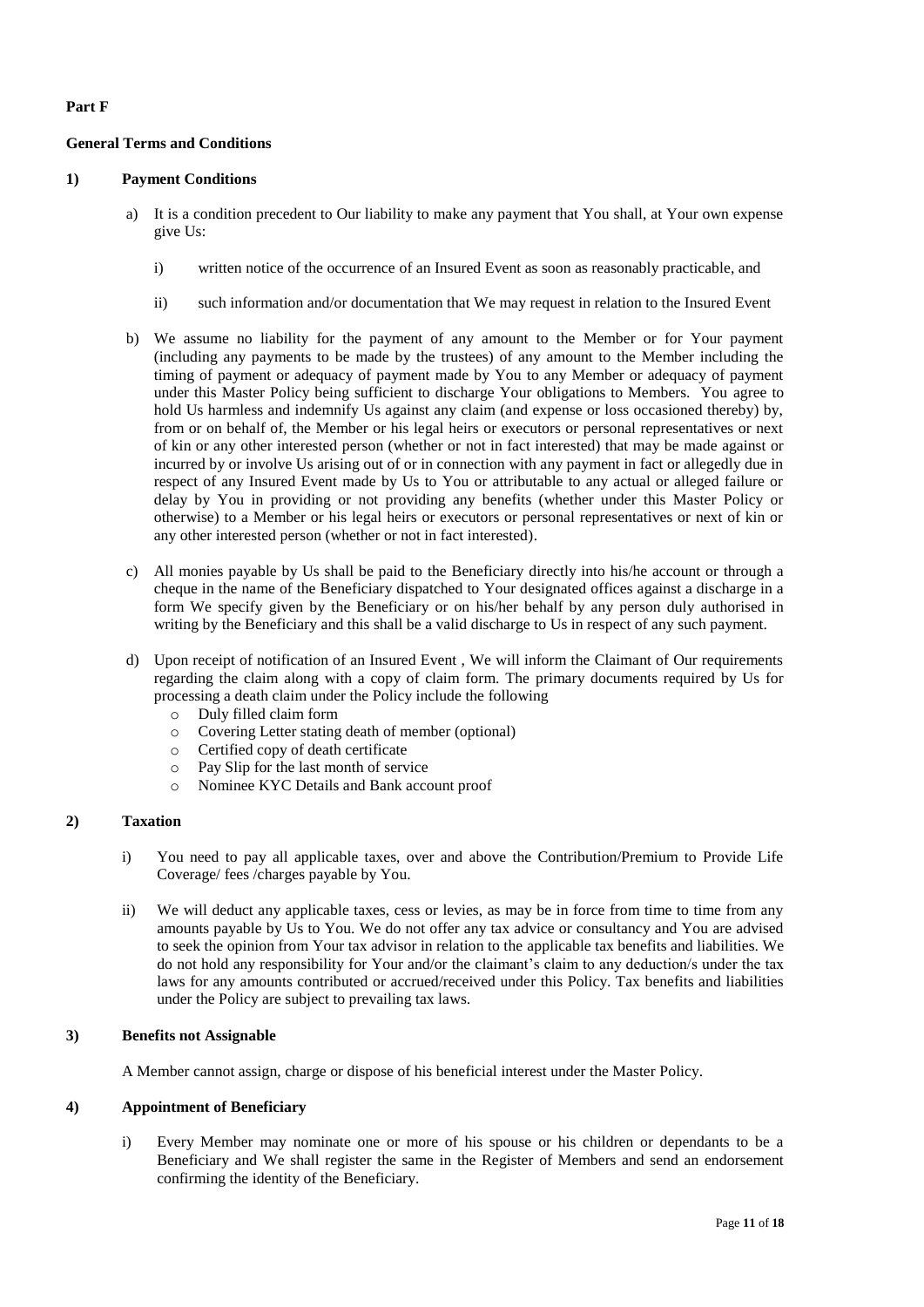- ii) We must be given written notice of the change of any Beneficiary. Any nomination and change in nomination will take effect only once We have registered the same in the Register of Members and We send an endorsement confirming the identity of the Beneficiary or the new Beneficiary.
- iii) In the event of the death of a Member, the payment advice shall be issued in the name of the Beneficiary and the same shall be sent to You for onward delivery to the Beneficiary.
- iv) If there are no Beneficiaries or all Beneficiaries have pre-deceased the Member, then We will pay You, and You shall make the payment to the legal heirs or legal representatives of that Member.
- v) If there is more than one Beneficiary and a Beneficiary dies before a payment becomes due then We will pay to You and You will pay the other Beneficiaries in proportion to their designated shares.

#### **5) Amendments**

You shall inform Us of any changes or amendments to Your scheme rules as soon as reasonably practicable.

#### **6) Loss of the Master Policy Document**

We will replace a lost Policy Document with a fee of Rs 250/- plus applicable taxes. The original policy will cease to have any legally binding impact from the date of issuance of duplicate policy.

#### **7) Notices & Correspondence**

- i) You shall give Us all notices, instructions and correspondence, including notices of transfer, nomination or other transactions in writing at Our address specified in the Schedule or at any of Our branch offices.
- ii) You shall notify Us of any change in Your address (including change in the registered email id), failing which notices or correspondence sent to the last recorded address and hence company will not take any responsibility of any loss/damage owing to this.

#### **8) Territorial Limits and Currency**

All Contributions and benefits are payable within India and in Indian Rupees.

#### **9) Governing Law & Jurisdiction**

This Master Policy and any disputes or differences arising under or in relation to the Master Policy are subject to and shall be construed in accordance with Indian law and by the Indian Courts.

# **10) Entire Contract**

This Policy constitutes the complete contract of insurance between You and Us. We may amend the Policy if We consider this to be either necessary or desirable (to be evidenced by and effective from the date of an endorsement on the Schedule) but agree not to do so without first having obtained the consent of the Insurance Regulatory and Development Authority of India.

#### **11) Agent's/Intermediary's Authority**

- i) The insurance agent intermediary is only authorised by Us to arrange the completion and the submission of the Proposal.
- ii) No insurance agent/intermediary is authorised to amend the Master Policy Document, or to accept any notice on Our behalf or to accept payments on Our behalf. If any payment meant for Us in any form is paid to an insurance /intermediary then such payment is made at Your risk and the agent/ intermediary will be acting as Your representative.

#### **12) Fraud, Misrepresentation and Forfeiture**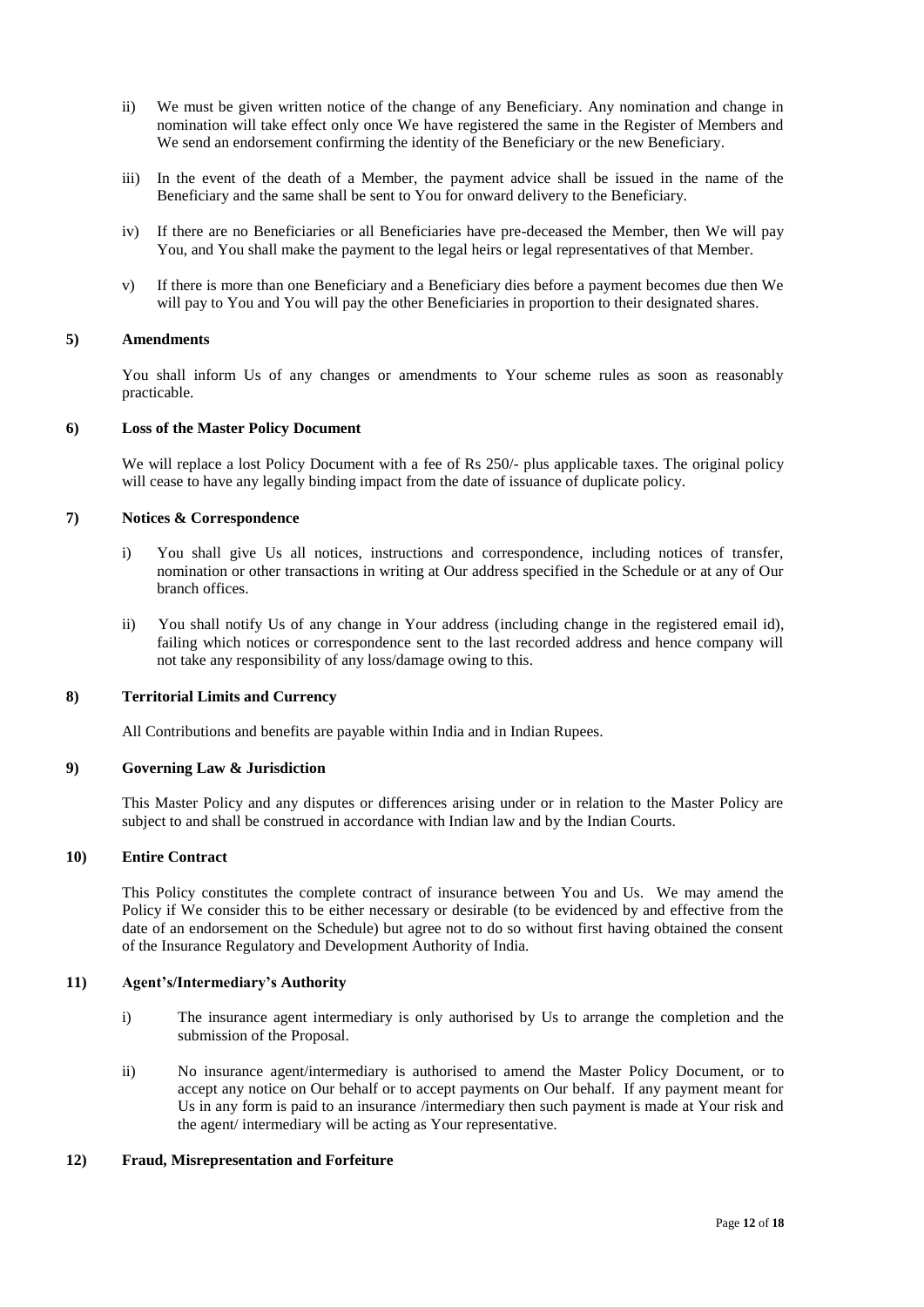Fraud, Misrepresentation and forfeiture would be dealt with in accordance with provisions of Sec 45 of the Insurance Act 1938 as amended from time to time.

A Leaflet containing the simplified version of the provisions of Section 45 is enclosed in Annexure – 1 for reference.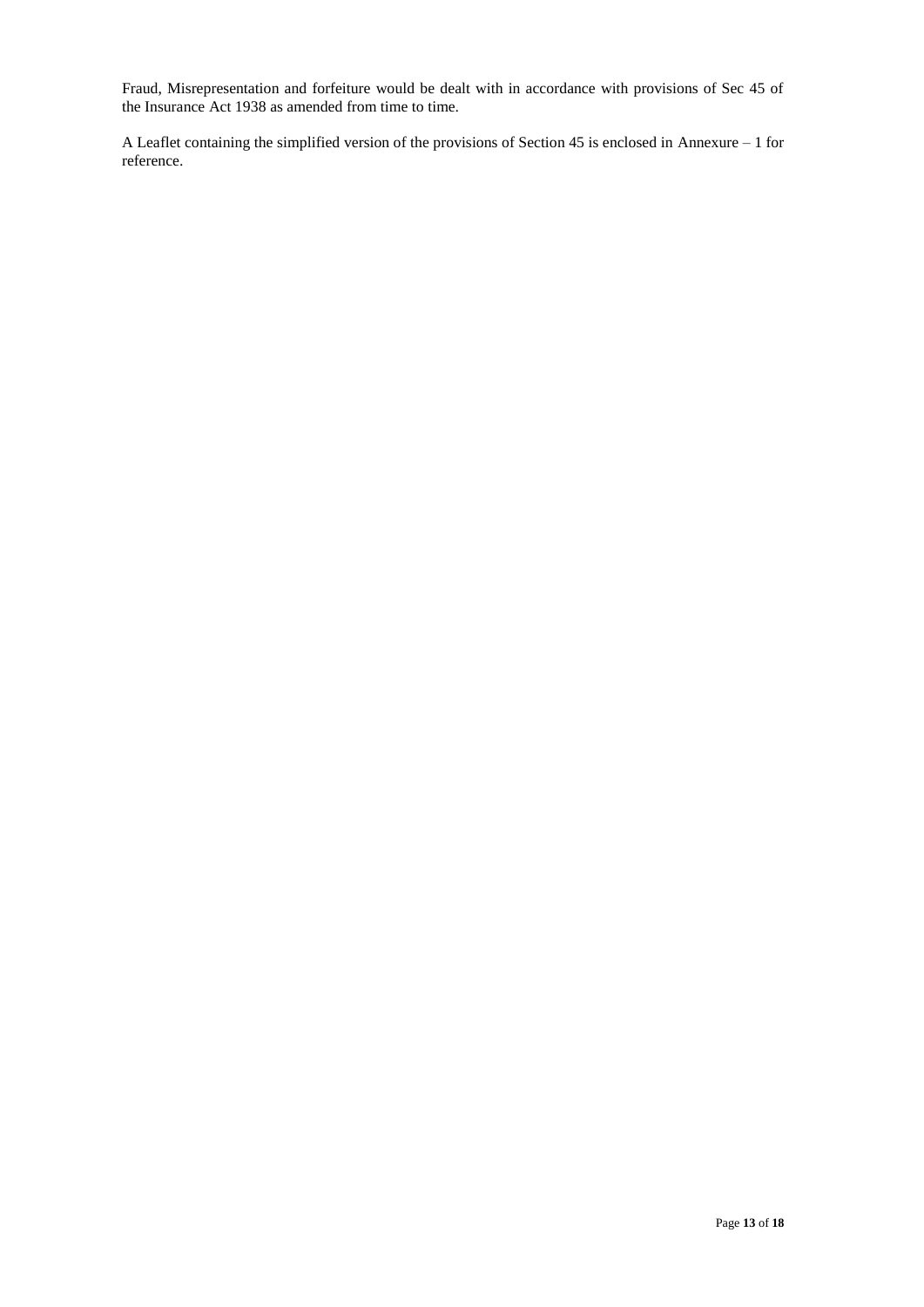# **Part G**

## **Grievance Redressal Mechanism**

#### **1) Customer Service Assistance**

- i) For any query, complaint or grievance relating to the Policy You can:
	- a) call Us at **1800-103-7766** ;1800-180-2266 or
	- b) email Us at: [complaints@avivaindia.com;](mailto:complaints@avivaindia.com) or
	- c) approach any of Our branch offices; or
	- d) contact Your advisor; or
	- e) contact Our customer services group at Our address specified in the Schedule.
- ii) For updated contact details, We request You to regularly check Our website www.avivaindia.com

In case You are not satisfied with the decision of the above office, or have not received any response within 2 weeks, please contact Our Grievance Redressal Officer

#### **2) Contact Our Grievance Redressal Officer**

- i) If You do not receive any response from Us or are not satisfied with Our response, You can contact Our Grievance Redressal Officer
	- a) Head Office Aviva Life Insurance Company India Limited, 401-A, 4th Floor, Block-A DLF Cyber Park, Sector 20, NH-8, Gurugram , Haryana - 122 008 or
		- b) call at 0124-2709046; or
		- c) email at [cro@avivaindia.com.](mailto:cro@avivaindia.com)

# **3) How to Approach IRDAI Grievance Cell**

- i) If You are still not satisfied with the response or do not receive a response within 2 weeks, You may approach the Grievance Redressal Cell of the Consumer Affairs Department of the IRDAI on the following contact details
	- a. Call Toll Free Number 155255 (or) 1800 4254 732;
	- b. Send an e-mail to [complaints@irdai.gov.in;](mailto:complaints@irdai.gov.in)
	- c. Register and monitor Your complaint at http://www[.igms.irdai.gov.in;](http://igms.irda.gov.in/) or

d. Send a letter to the IRDAI with Your complaint in the prescribed format at the following address:

Insurance Regulatory and Development Authority of India, Survey No. 115/1, Financial District, Nanakramguda, Gachibowli, Hyderabad ,Telangana State – 500032.Phone No- (040)20204000. email: [irda@irdai.gov.in.](mailto:irda@irdai.gov.in)

### **4) How to Approach Insurance Ombudsman**

- i) Alternatively, You may approach the Insurance Ombudsman at the address mentioned in table below or at the IRDAI's website www.irdai.gov.in, if Your grievance pertains to:
	- a) delay in settlement of claims, beyond the time specified in the regulations by the IRDAI;
	- b) any partial or total repudiation of claims by the life insurer;
	- c) disputes over premium paid or payable in terms of insurance policy;
	- d) misrepresentation of policy terms and conditions at any time in the policy document or policy contract;
	- e) legal construction of insurance policies in so far as the dispute relates to claim;
	- f) policy servicing related grievances against insurers and their agents and intermediaries;
	- g) issuance of life insurance policy which is not in conformity with the proposal form submitted by the proposer;
	- h) non-issuance of insurance policy after receipt of premium in life insurance; and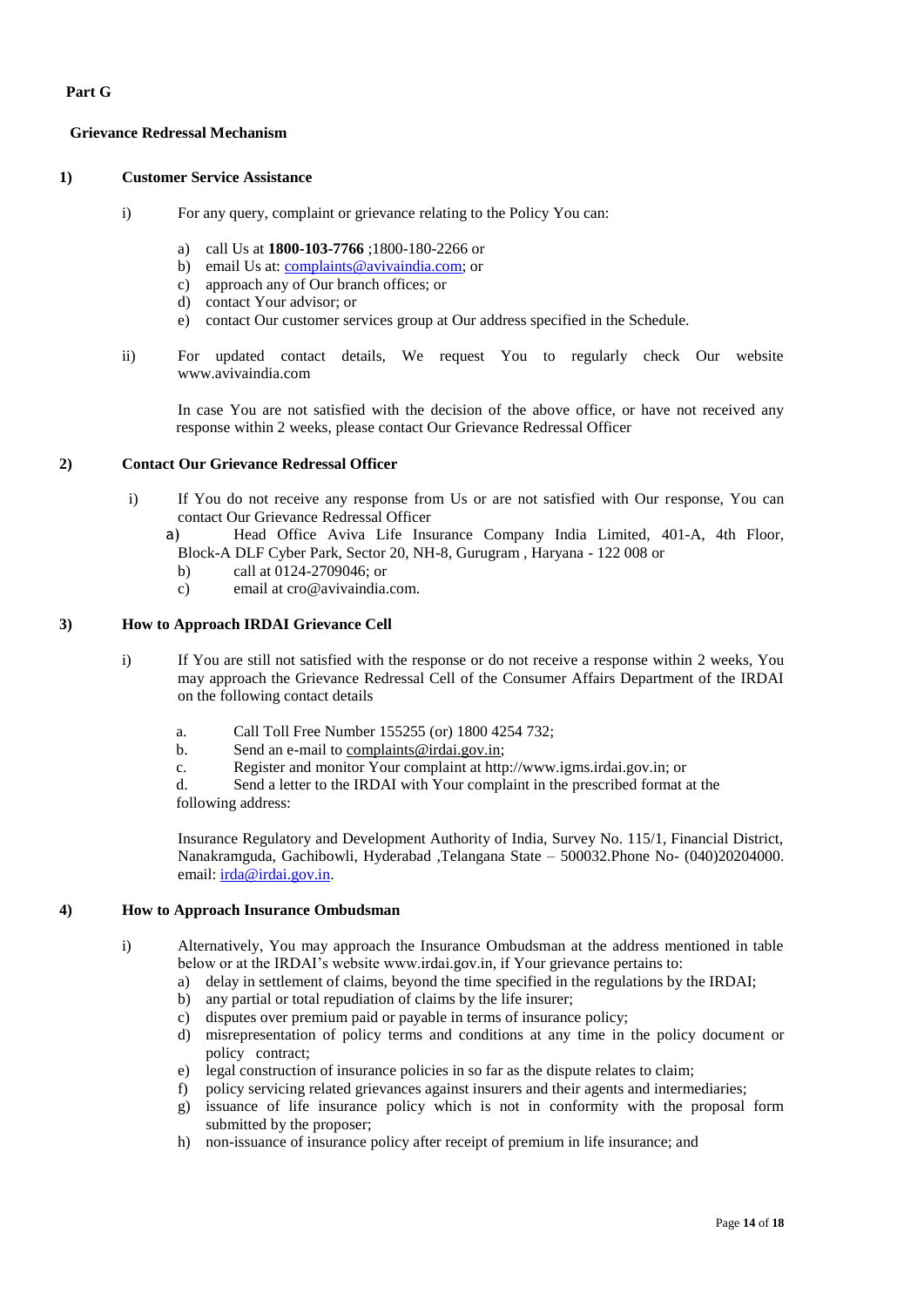any other matter resulting from the violation of provisions of the Insurance Act, 1938 or the regulations, circulars, guidelines or instructions issued by the IRDAI from time to time or the terms and conditions of the policy contract, in so far as they relate to issues mentioned at clauses  $(a)$  to  $(f)$ .

- ii) The complaint shall be in writing, duly signed by the complainant or through his legal heirs, nominee or assignee. The complaint shall state clearly:
	- a) the name and address of the complainant;
	- b) the name of the branch or office of the insurer against whom the complaint is made;
	- c) the facts giving rise to the complaint and supporting documents;
	- d) the nature and extent of the loss caused to the complainant; and
	- e) the relief sought from the Insurance Ombudsman.
- iii) As per Rule 14(3) of the Insurance Ombudsman Rules, 2017, the complaint to the Insurance Ombudsman can be made only if the complainant makes a written representation to the insurer named in the complaint and;
	- a) either the insurer had rejected the complaint; or
	- b) the complainant had not received any reply within a period of one month after the insurer received his representation; or
	- c) the complainant is not satisfied with the reply given to him by the insurer.
- iv) The complaint should be made within one (1) year:
	- a) after the order of the insurer rejecting the representation is received; or
	- b) after receipt of decision of the insurer which is not to the satisfaction of the complainant;
	- c) after expiry of one (1) month from the date of sending the written representation to the insurer to which the insurer has failed to reply.
- v) No complaint before the Insurance Ombudsman shall be maintainable on the same subject matter on which proceedings are pending before or disposed of by any court or consumer forum or arbitrator.
- vi) We have given below the details of the existing offices of the Insurance Ombudsman. You may approach the respective Insurance Ombudsman as per Your location.We request you to regularly check IRDAI's website [www.irdai.gov.in f](http://www.irdai.gov.in/)or updated contact details of the Insurance Ombudsman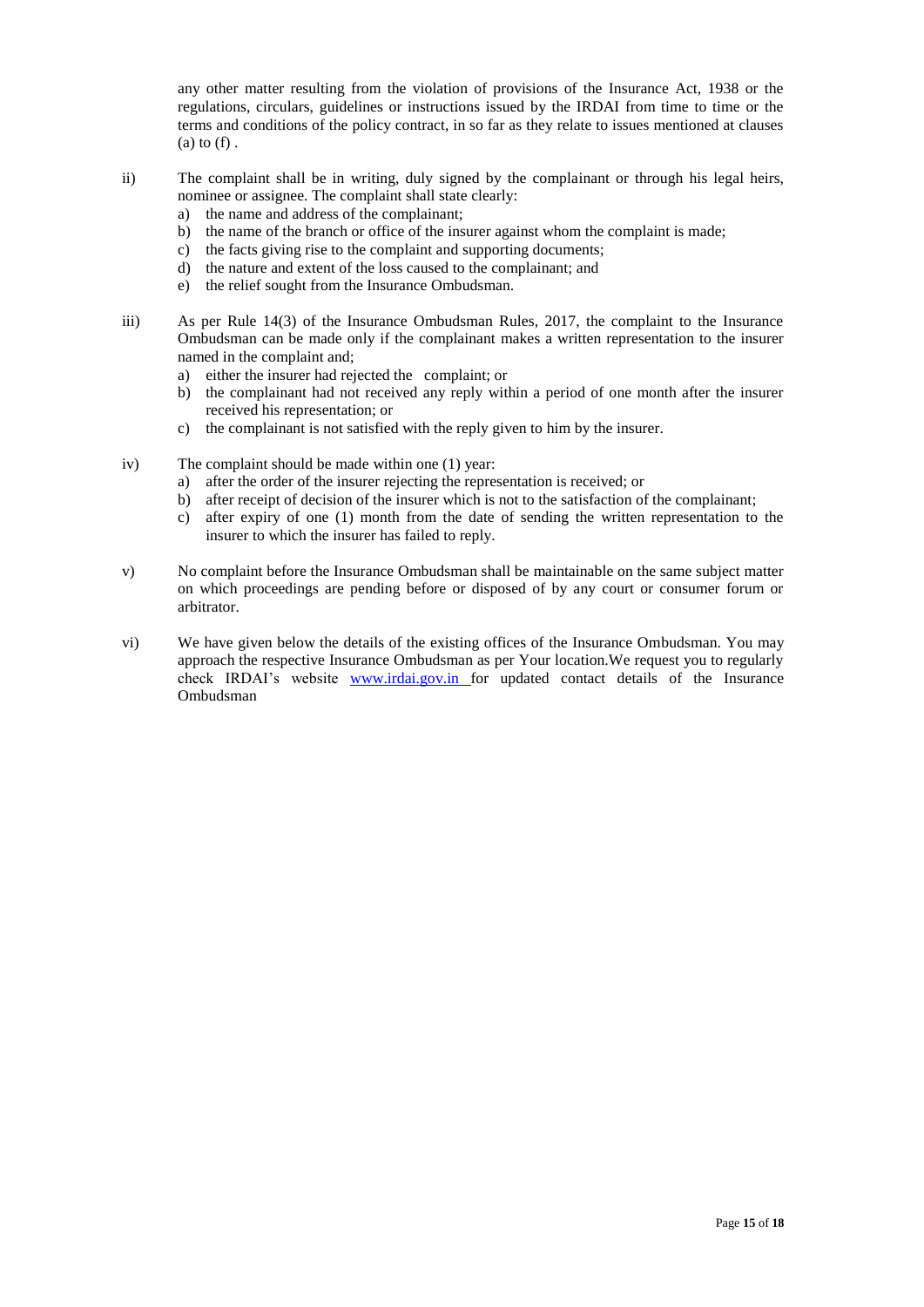# **List of Insurance Ombudsman**

| S.No | Office of the<br>Ombudsman | <b>Contact Details</b>                                                                                                                                                                                              | <b>Areas of Jurisdiction</b>                                                                    |
|------|----------------------------|---------------------------------------------------------------------------------------------------------------------------------------------------------------------------------------------------------------------|-------------------------------------------------------------------------------------------------|
| 1.   | <b>AHMEDABAD</b>           | Jeevan Prakash Building, 6th floor,<br>Tilak Marg, Relief Road, Ahmedabad -<br>380 001.<br>Tel.: 079 - 25501201/02/05/06<br>Email: bimalokpal.ahmedabad@ecoi.co.in                                                  | Gujarat, UT of Dadra & Haveli,<br>Daman and Diu                                                 |
| 2.   | <b>BENGALURU</b>           | Jeevan Soudha Building, PID No. 57-27- N-<br>19 Ground Floor, 19/19, 24th Main Road, JP<br>Nagar, Ist Phase, Bengaluru - 560 078.<br>Tel.: 080 - 26652048 / 26652049<br>Email: bimalokpal.bengaluru@ecoi.co.in      | Karnataka                                                                                       |
| 3.   | <b>BHOPAL</b>              | Janak Vihar Complex, 2nd Floor, 6, Malviya<br>Nagar, Opp. Airtel Office, Near New Market,<br>Bhopal $(M.P) - 462003$ ;<br>Tel: 0755-2769201/2769202, Fax: 0755 - 27 692 03;<br>E-Mail: bimalokpal.bhopal@ecoi.co.in | Madhya Pradesh &<br>Chhattisgarh                                                                |
| 4.   | <b>BHUBANESHWAR</b>        | 62, Forest Park, Bhubaneshwar - 751009<br>Tel: 0674 - 259 6455/61, Fax: 0674 - 259 6429<br>E-Mail: bimalokpal.bhubaneswar@ecoi.co.in                                                                                | Orissa                                                                                          |
| 5.   | <b>CHANDIGARH</b>          | S.C.O No. 101,102 & 103,2nd Floor, Batra<br>Building, Sector 17- D, Chandigarh- 160017<br>Tel: 0172-2706196 / 2706468;<br>E-Mail: bimalokpal.chandigarh@ecoi.co.in, Fax:<br>0172 - 270 8274                         | Punjab, Haryana, Himachal<br>Pradesh,<br>Jammu & Kashmir, UT of<br>Chandigarh                   |
| 6.   | <b>CHENNAI</b>             | Fatima Akhtar Court, 4th Floor, 453, Anna Salai,<br>Teynampet, Chennai - 600018<br>Tel: 044 - 24333668 / 24335284,<br>Fax: 044 - 24333664<br>E-Mail: bimalokpal.chennai@ecoi.co.in                                  | Tamil Nadu, UT-<br>Pondicherry town<br>and Karaikal (which are part<br>of UT of<br>Pondicherry) |
| 7.   | <b>NEW DELHI</b>           | 2/2 A, 1st Floor, Universal Insurance Bldg., Asaf<br>Ali Road, New Delhi-110002<br>Tel: 011 - 23232481/23213504, E-Mail:<br>bimalokpal.delhi@ecoi.co.in                                                             | Delhi                                                                                           |
| 8.   | <b>ERNAKULAM</b>           | 2 <sup>nd</sup> Floor, Pulinat Building, Opp Cochin Shipyard,<br>M.G Road, ERNAKULAM - 682015<br>Tel: 0484-2358759/9338, Fax: 0484 - 2359336<br>E-Mail: bimalokpal.ernakulam@ecoi.co.in                             | Kerala, UT of (a)<br>Lakshadweep, (b) Mahe<br>- a part of UT of<br>Pondicherry                  |
| 9.   | <b>GUWAHATI</b>            | "Jeevan Nivesh", 5th Floor, Near, Panbazar<br>Overbridge, SS Road, Guwahati - 781001 Tel: 0361 -<br>2632204/2602205E-Mail:<br>bimalokpal.guwahati@ecoi.co.in                                                        | Assam, Meghalaya, Manipur,<br>Mizoram, Arunachal Pradesh,<br>Nagaland & Tripura                 |
| 10.  | <b>HYDERABAD</b>           | 6-2-46,'Moin Court', 1st<br>Floor, Lane Opp. Saleem Function Palace, A.C.<br>Guards, Lakdi Ka Pool, Hyderabad- 500004 Tel:<br>040-67504123/23312122, Fax: 040 - 23376599<br>E-Mail: bimalokpal.hyderabad@ecoi.co.in | Andhra Pradesh,<br>Telangana,<br>and<br>$UT$ of Yanam $-$ a part of the<br>UT of<br>Pondicherry |
| 11.  | <b>JAIPUR</b>              | Jeevan Nidhi - II Bldg., Gr. Floor, Bhawani Singh<br>Marg, Jaipur - 302 005.<br>Tel.: 0141 2740363<br>Email: Bimalokpal.jaipur@ecoi.co.in                                                                           | Rajasthan                                                                                       |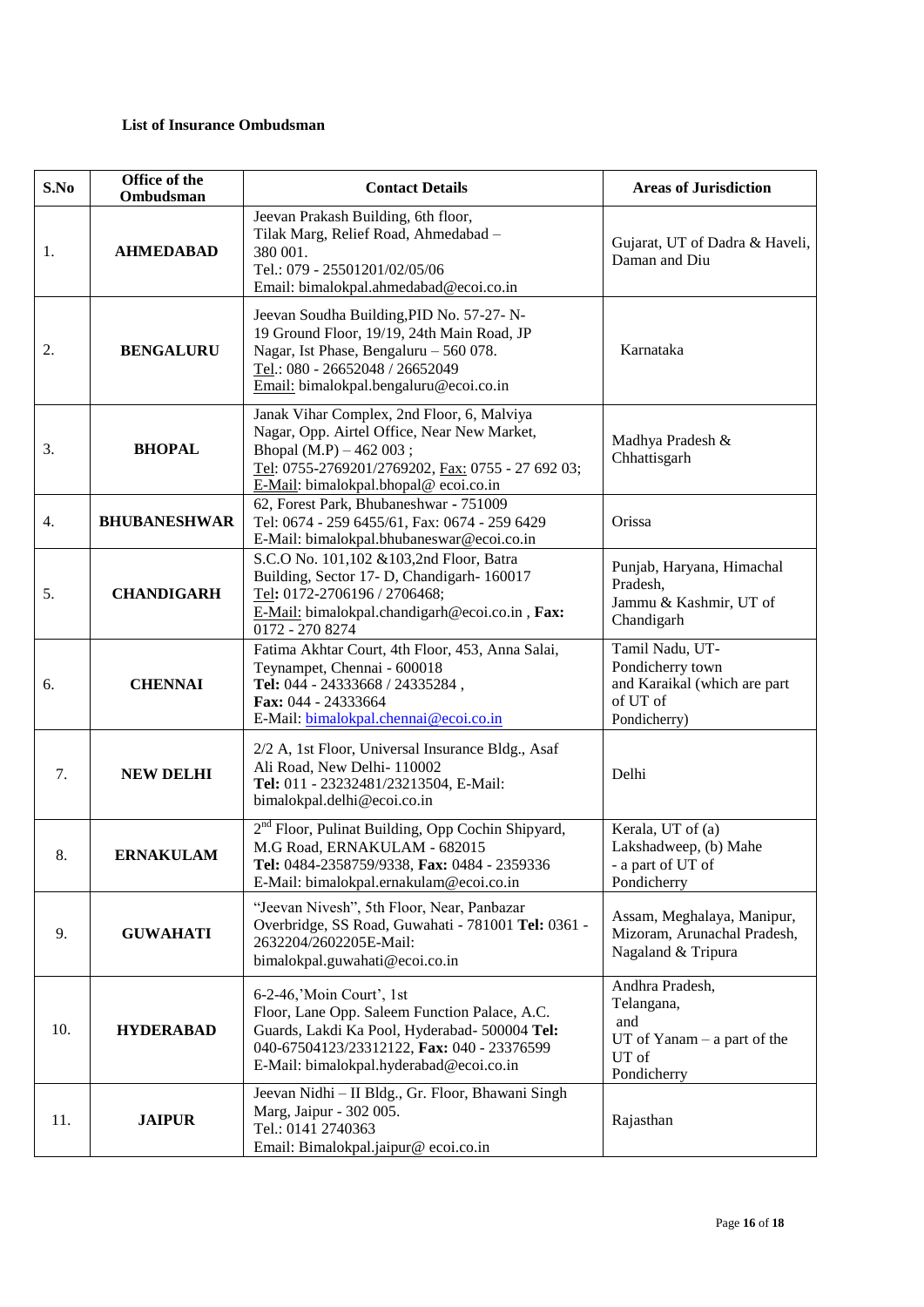| 12. | <b>KOLKATA</b> | 4th Floor, Hindustan Bldg. Annexe, 4,<br>C.R.Avenue, Kolkata - 700 072<br>Tel: 033 - 22124339 / 22124340, Fax: 033 -<br>22124341<br>E-Mail: bimalokpal.kolkata@ecoi.co.in                  | West Bengal, UT of<br>Andaman and Nicobar<br>Islands, Sikkim                                                                                                                                                                                                                                                                                                                                                                                                                                                                       |
|-----|----------------|--------------------------------------------------------------------------------------------------------------------------------------------------------------------------------------------|------------------------------------------------------------------------------------------------------------------------------------------------------------------------------------------------------------------------------------------------------------------------------------------------------------------------------------------------------------------------------------------------------------------------------------------------------------------------------------------------------------------------------------|
| 13. | <b>LUCKNOW</b> | 6th Floor, Jeevan Bhawan, Phase-II, Nawal<br>Kishore Road, Hazratganj, Lucknow - 226 001.<br>Tel.: 0522 - 2231330 / 2231331<br>Fax: 0522 - 2231310<br>Email: bimalokpal.lucknow@ecoi.co.in | Districts of Uttar Pradesh:<br>Laitpur, Jhansi, Mahoba,<br>Hamirpur, Banda, Chitrakoot,<br>Allahabad, Mirzapur,<br>Sonbhabdra, Fatehpur,<br>Pratapgarh, Jaunpur, Varanasi,<br>Gazipur, Jalaun, Kanpur,<br>Lucknow, Unnao, Sitapur,<br>Lakhimpur, Bahraich,<br>Barabanki, Raebareli,<br>Sravasti, Gonda, Faizabad,<br>Amethi, Kaushambi,<br>Balrampur, Basti,<br>Ambedkarnagar, Sultanpur,<br>Maharajgang, Santkabirnagar,<br>Azamgarh, Kushinagar,<br>Gorkhpur, Deoria, Mau,<br>Ghazipur,<br>Chandauli, Ballia,<br>Sidharathnagar. |
| 14. | <b>MUMBAI</b>  | 3rd Floor, Jeevan Seva Annexe,<br>S.V. Road, Santa Cruz (W), Mumbai - 400 054<br>Tel: $022 - 26106552/6960$ , Fax: $022 - 26106052$<br>E-Mail: bimalokpal.mumbai@ecoi.co.in                | Goa,<br>Mumbai Metropolitan<br>Region<br>excluding Navi Mumbai &<br>Thane.                                                                                                                                                                                                                                                                                                                                                                                                                                                         |
| 15. | <b>NOIDA</b>   | 4 <sup>th</sup> Floor, Bhagwan Sahai Palace, Main Road, Naya<br>Bans, Sector-15, Distt: Gautam Buddh Nagar,<br>U.P-201301 Tel No: 0120-2514250/52/53 Email:<br>bimalokpal.noida@ecoi.co.in | State of Uttaranchal and the<br>following Districts of Uttar<br>Pradesh: Agra, Aligarh,<br>Bagpat, Bareilly, Bijnor,<br>Budaun, Bulandshehar, Etah,<br>Kanooj, Mainpuri, Mathura,<br>Meerut, Moradabad,<br>Muzaffarnagar, Oraiyya,<br>Pilibhit, Etawah, Farrukhabad,<br>Firozbad,<br>Gautambodhanagar, Ghazia<br>bad, Hardoi, Shahjahanpur,<br>Hapur, Shamli, Rampur,<br>Kashganj, Sambhal, Amroha,<br>Hathras, Kanshiramnagar,<br>Saharanpur                                                                                      |
| 16  | <b>PATNA</b>   | 1st Floor, Kalpana Arcade Building,,<br>Bazar Samiti Road,<br>Bahadurpur, Patna<br>800 006.<br>Tel.: 0612-2680952<br>Email: bimalokpal.patna@ecoi.co.in                                    | Bihar, Jharkhand.                                                                                                                                                                                                                                                                                                                                                                                                                                                                                                                  |
| 17  | <b>PUNE</b>    | Jeevan Darshan Bldg., 3rd Floor, C.T.S. No.s. 195<br>to 198, N.C. Kelkar Road, Narayan Peth, Pune -<br>411 030.<br>Tel.: 020-41312555 Email:<br>bimalokpal.pune@ecoi.co.in                 | Maharashtra, Area of Navi<br>Mumbai and Thane<br>excluding Mumbai<br>Metropolitan Region.                                                                                                                                                                                                                                                                                                                                                                                                                                          |

**Annexure 1 Section 45 – Policy shall not be called in question on the ground of mis-statement after three years**